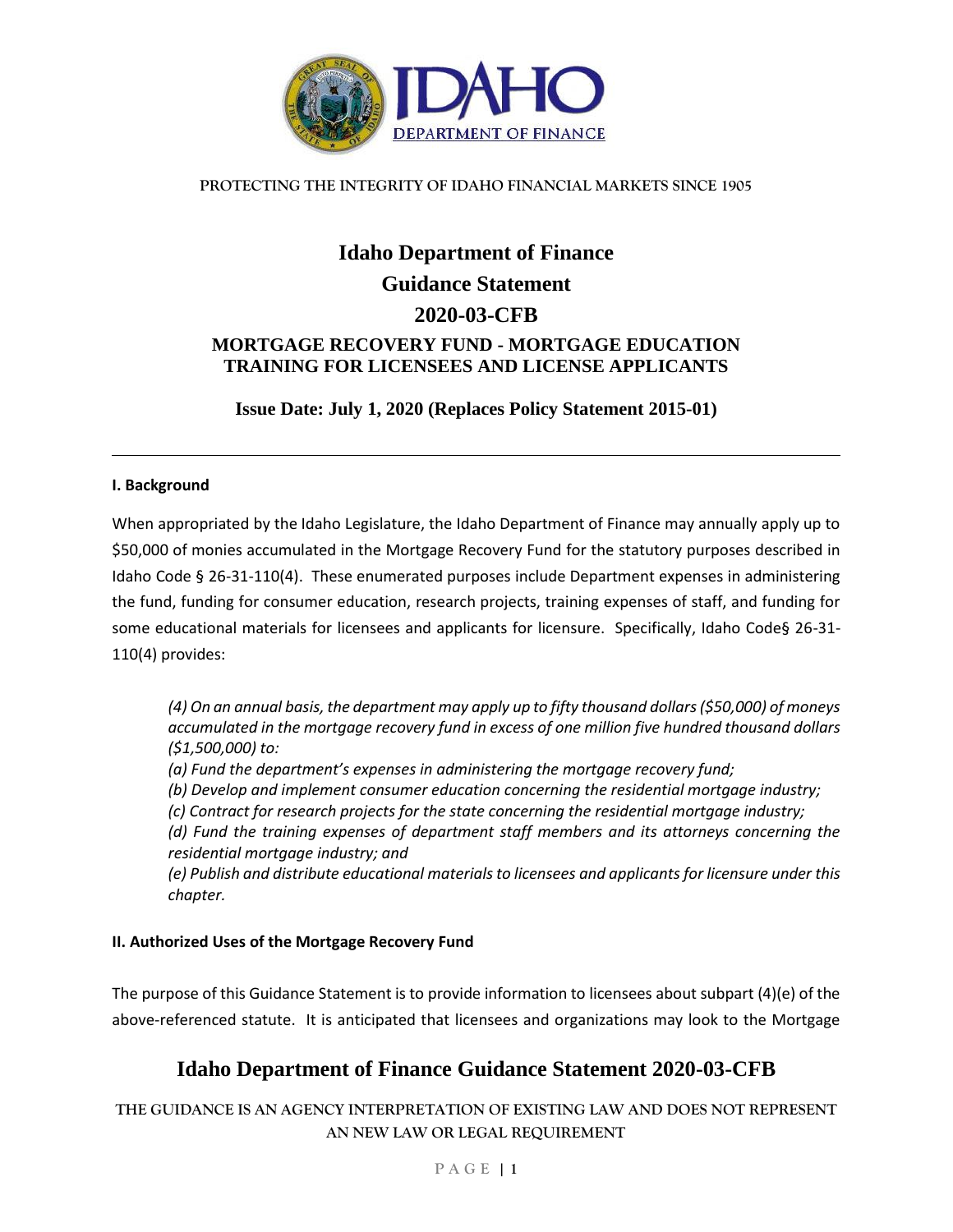

#### **PROTECTING THE INTEGRITY OF IDAHO FINANCIAL MARKETS SINCE 1905**

Recovery Fund to help with funding for mortgage education training programs. The Department must "publish and distribute" the educational materials to licensees and applicants for licensure. This provision means that the Department may furnish an educational speaker at events attended by licensees. Under the above provision (4)(e), the Department may sponsor mortgage education training events and arrange for a speaker or speakers for the mortgage educational program.

In addition, licensees, mortgage trade associations, or other organizations that sponsor mortgage education training programs may request that the Department become a co-sponsor of the program. If the Department agrees to be a co-sponsor, the speaker or speakers may be identified by the offering organization or by the Department. As a co-sponsor of a mortgage education training program, the Department may apply monies from the Mortgage Recovery Fund according to the provisions of the above statute. If an offering organization requests that the Department co-sponsor a mortgage education training program and the offering organization proposes a specific program speaker or speakers, the Department must first receive a copy of each proposed speaker's résumé and course outline. Additionally, the Department must be advised of the speaker's fee, proposed mortgage education topic, and estimated amount of time the speaker will have to cover the topic. If a speaker is providing handout materials, a copy of those materials should be included. The speaker's topic must contribute to a licensee's knowledge, skill, or competence in complying with relevant laws, rules, or regulations applicable to operating as a mortgage broker/lender/loan originator in Idaho, including the Idaho Residential Mortgage Practices Act (Act) and Rules Pursuant to the Act. Monies from the Mortgage Recovery Fund cannot be utilized for trainings or events focused on marketing, motivational, general business tactics, or other topics not designed to educate a licensee on areas regulated by the Department.

#### **III. Summary**

Any group or individual interested in providing a mortgage education training program to licensees, or applicants for licensure, under the Idaho Residential Mortgage Practices Act, may submit a written request for the Department to become a co-sponsor of the program for which monies from the Mortgage Recovery Fund may be applied, as determined by the Department.

# **Idaho Department of Finance Guidance Statement 2020-03-CFB**

**THE GUIDANCE IS AN AGENCY INTERPRETATION OF EXISTING LAW AND DOES NOT REPRESENT AN NEW LAW OR LEGAL REQUIREMENT**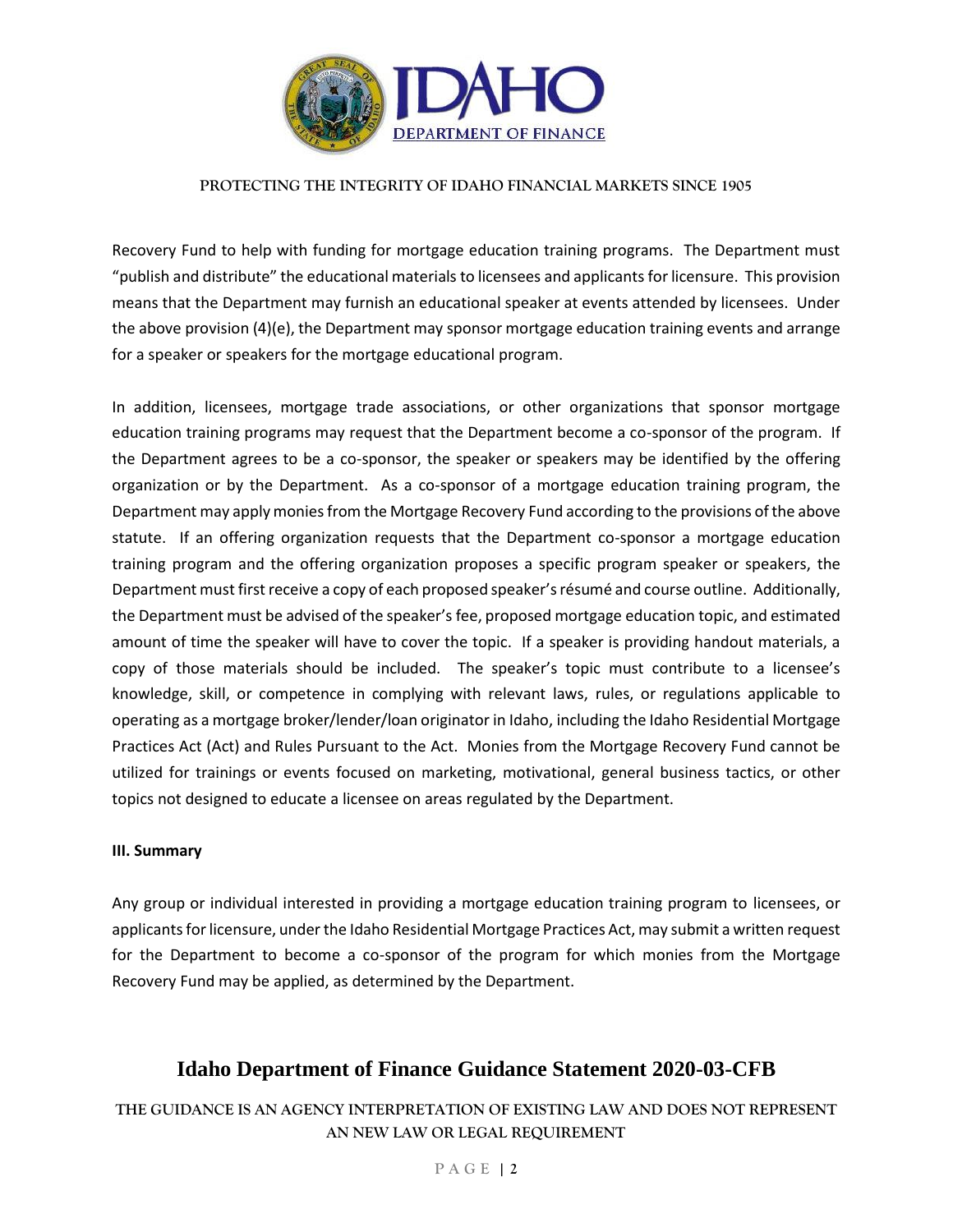

### **PROTECTING THE INTEGRITY OF IDAHO FINANCIAL MARKETS SINCE 1905**

Requests for the Department to co-sponsor a mortgage education training program must be submitted on the attached "Mortgage Recovery Fund Application" form. When considering co-sponsorship requests, the Department may give priority to requests involving mortgage education training programs for which continuing education credits under the Act may be earned by attendees. In the event that the Department approves a request to co-sponsor a mortgage education training program, the Department must be identified as a co-sponsor of the program on announcements, flyers, and other informational materials advertising the program, in a form and manner as approved by the Department.

**Contact -** You may direct comments or requests for additional information regarding this Guidance Statement to:

Bureau Chief, Consumer Finance Bureau Idaho Department of Finance Telephone: 1-(208)-332-8000 P.O. Box 83720 Facsimile: 1-(208)-332-8099 Boise, Idaho 83720-0031 **Email: finance@finance.idaho.gov** 

# **Idaho Department of Finance Guidance Statement 2020-03-CFB**

**THE GUIDANCE IS AN AGENCY INTERPRETATION OF EXISTING LAW AND DOES NOT REPRESENT AN NEW LAW OR LEGAL REQUIREMENT**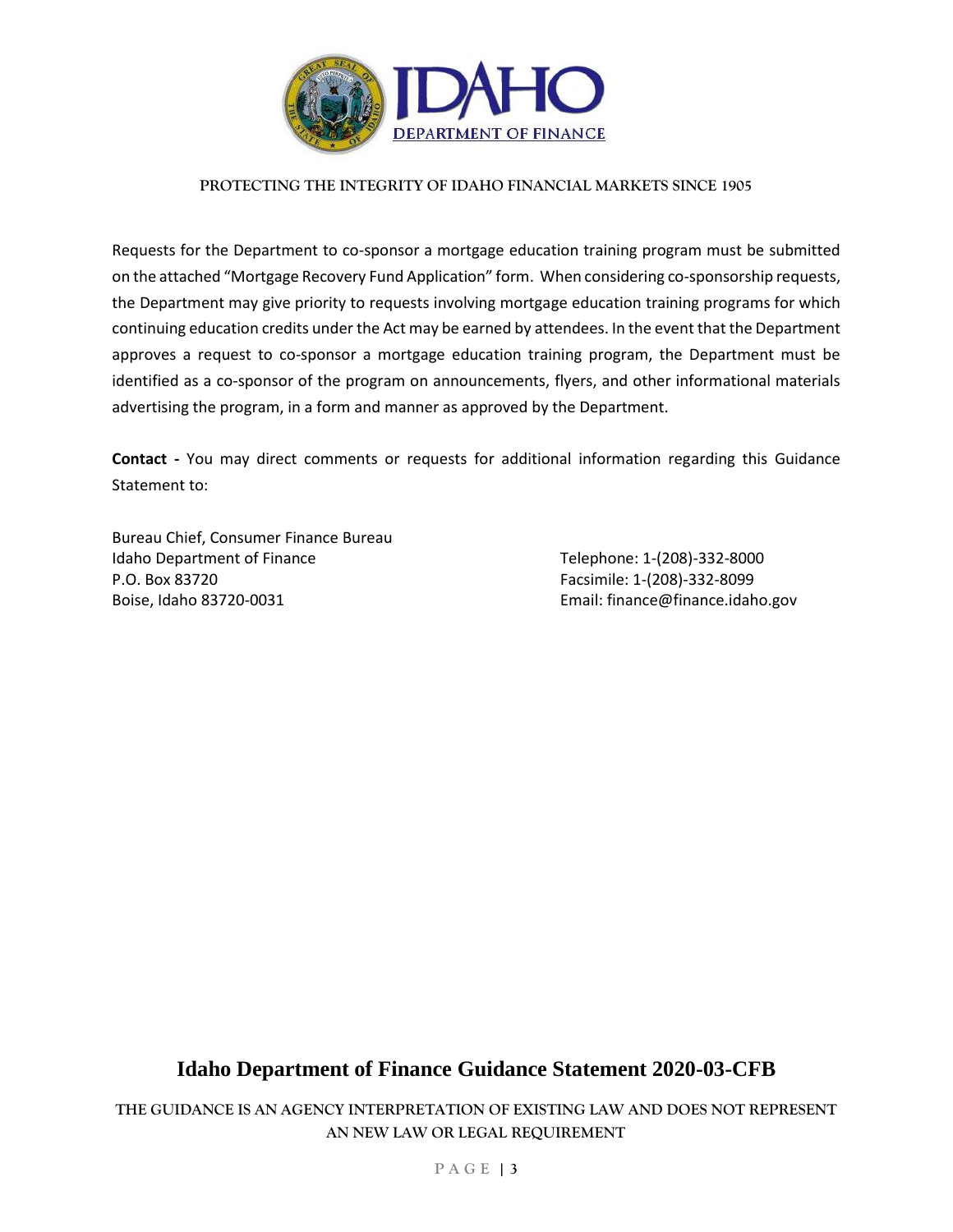



**Application for Co-Sponsorship of Mortgage Training for Mortgage Licensees and/or Mortgage License Applicants**

Submit one application for each event request. If the Department of Finance approves this Application, it will participate as, and must be identified as, a co-sponsor of the mortgage education training event.

| <b>Applicant</b> | Name<br>and<br>Address |                     |  |
|------------------|------------------------|---------------------|--|
|                  | NMLS#<br>as applicable | <b>Contact Name</b> |  |
|                  | Phone                  | Email               |  |

| <b>Event</b><br><b>Information</b>                                                                                                                                                                                   | Name of Event                       |                                                                                                                                                                                                                           |  |  |  |  |  |
|----------------------------------------------------------------------------------------------------------------------------------------------------------------------------------------------------------------------|-------------------------------------|---------------------------------------------------------------------------------------------------------------------------------------------------------------------------------------------------------------------------|--|--|--|--|--|
|                                                                                                                                                                                                                      | Topic of Event                      |                                                                                                                                                                                                                           |  |  |  |  |  |
|                                                                                                                                                                                                                      | $Address(es)$ of Event $(s)$        | $Date(s)$ of<br>Event(s)                                                                                                                                                                                                  |  |  |  |  |  |
| If this same event is being presented in more than one location, on more than one date, or both, under this single<br>co-sponsorship request, please include information here (attach additional page if necessary): |                                     |                                                                                                                                                                                                                           |  |  |  |  |  |
|                                                                                                                                                                                                                      |                                     |                                                                                                                                                                                                                           |  |  |  |  |  |
|                                                                                                                                                                                                                      |                                     | <b>Proposed Speaker(s) Information</b><br>** Attach a résumé and a course outline for <i>each</i> speaker and course. **<br>(If more speaker information needs to be provided, attach the information on a separate page) |  |  |  |  |  |
| Name of<br>Speaker(s)                                                                                                                                                                                                | <b>Address and</b><br>Telephone No. | <b>Brief Description of Speaker's Topic</b>                                                                                                                                                                               |  |  |  |  |  |
|                                                                                                                                                                                                                      |                                     |                                                                                                                                                                                                                           |  |  |  |  |  |
|                                                                                                                                                                                                                      |                                     |                                                                                                                                                                                                                           |  |  |  |  |  |
|                                                                                                                                                                                                                      |                                     |                                                                                                                                                                                                                           |  |  |  |  |  |